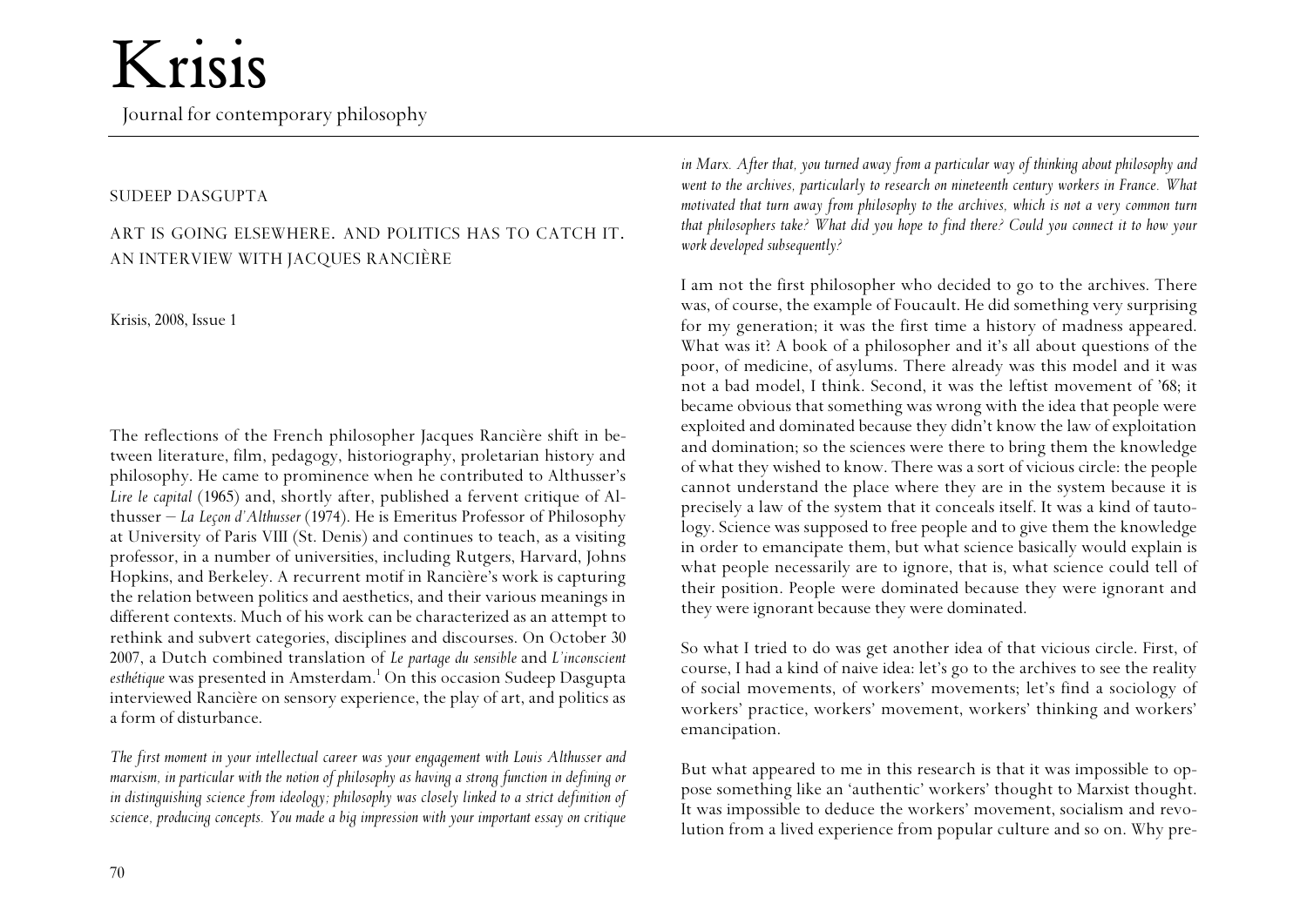cisely? Because of the vicious circle. Just a little earlier Ruth Sonderegger explained in which way Plato said everything about the workers' condition... According to Plato, workers have to do just their own business. They cannot do anything else but their own business for two reasons. The first reason is that they have no time. The second is that they have the *aptitude* fitting that business, which is the same thing as saying that they have no other aptitude. They have the aptitude to do *this*, and to be in *this* place, and to be in *this* space-time – which of course is the reverse of their exclusion. What interested me, and what I've discovered, is that the possibility of workers' emancipation is to transform the circle in a kind of spiral by getting out of that workers' identity which was not just a condition but a whole sensible world, that is, of domination and exploitation. It was a matter of what could be seen, what could be sensed. What does it mean, the distribution of the sensible? What kind of world is *given* to you, and how do you make sense of that given sensory world? What I've tried is to build from their collectivity a new kind of subjectivity. This means that proletarians had a possibility of getting away from that workers' identity, that workers' culture, that workers' body. Emancipation would be about creating for themselves a new body, a new lived world. And so it was clear that the problem was not that they ignored their condition but that for them it was *being able to ignore it*. To do as if they were not in that position.

There is this famous text of Kant, *Critique of Judgment*, saying that aesthetic judgment asks us only to be sensible of form. When standing in front of a palace, it does not matter that it was built out of the sweat of the poor people; we have to ignore that, says Kant. I think Kant was right. At the same time I came upon a text written by a joiner, a floor-layer, $3$  and he explains precisely what he sees as he is laying a floor in a rich house. He decides to acquire an aesthetic perception of the room, of the garden, of the whole perspective. So he decides to do *as if* he had a disinterested gaze, and could get an aesthetic judgment, notwithstanding the fact that he is poorly paid, that he works for a boss, and that he works for the rich.

For me this was important. It reminded me of my view of aesthetics – aesthetics not being a sociology of art but as being a form of experience. That is, an experience of disconnection. This has been conceptionalized by Kant and Schiller in terms of disconnection: there is something that escapes the normal conditions of sensory experience. That is what was at stake in emancipation: getting out of the ordinary ways of sensory experience. This thought has been important for my idea of politics, not being about the relations of power but being about the framing of the sensory world itself.

*Where do you locate your work? This has been a problem for a lot of people over the years: What is Rancière? Is he a philosopher? Is he a literary critic? Your books cover fields from pedagogy, the writing of history, philosophy, cinema and literature. You've occupied a position in philosophy and in aesthetics. Yet you have very strongly stated that you are neither a <sup>p</sup>hilosopher of politics nor are you a historian of art. Would you say that your work, through the decades, has leaned or been closer to a particular discipline, or could you say the point of your work has been precisely to critique them and if so, how? What kind of central themes come up?*

You are interested in an object and you try to understand it. For instance, you try to understand how people can change the sensible frames of existence – as was the case in the process of emancipation. So you go to the archives, to see documents about workers' conditions, workers' thought, et cetera. At that point you are supposed to be in the field of the historian. Historians ask you: what is your historical method? You have to apply a historical method. My question became: what is historical method? You only try to understand something; therefore you go to materials that may help you to understand. Then you try to make sense of them. What kind of method is this? You use your brains. You try to find something and you use your brains to make sense of it. Historical method does mean something; I am not saying it does not mean anything. It means you have to be located in *this* place, because *this* object is social history. Workers' thought

Krisis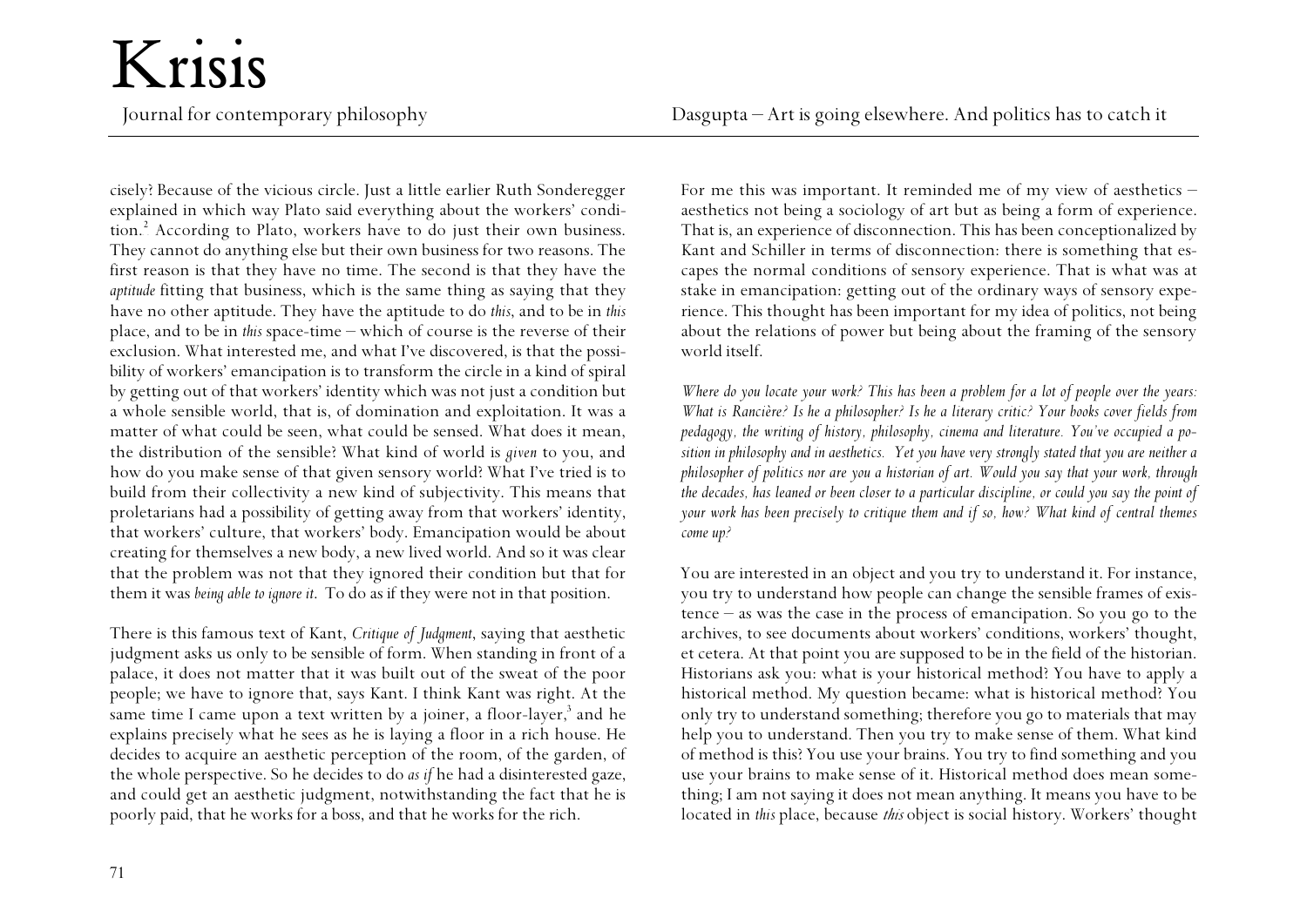was part of workers' life, workers' experience, the expression of that experience. There was a leading social historian of the working class in France who made a bibliography about literature on workers. And it happened that my book was put in the subcategory 'cultural and religious conscience of work'. The right method of the philosophers, sociologists, the literary critics, is just the same as the Platonic commandment: you have to do your own business. But, of course, if I do my own business, it means I have to give up my object. My object is people who don't want to keep to their own business.

From my point of view, there is no real field of discipline. The borders of a discipline just mean: you are not supposed to go outside of this. To understand the question I just had to go outside. I had to put together things that do not go together. Namely, Plato's text about workers' lack of time, and a worker's text in the nineteenth century – thousands of years after Plato – dealing precisely with what it meant to have no time. So if I want to understand, I have to cross the borders of disciplines. This kind of delineation of borders is the other face of an inner prescription.

There are two ways of thinking. There is the thinking of the poor, which is the expression of his condition. And there is the thinking of a thinker, who makes the bibliography and who organizes the category. And this thinker knows he can encompass the totality and understand that in this totality are some manifestations of thought. But thought is just an expression of a condition. So basically when my work doesn't belong to a discipline, it belongs to an attempt to break the borders of the disciplines. Because borders are only there to say you must not cross the border, and to say: there are two kinds of thought, two kinds of thinking beings. What I've tried to demonstrate is there is only one kind of thinking being and that everybody uses his or her own brains to try to understand something.

So a discipline is a fiction. This does not mean it is imaginary. It means it is a kind of construction of a territory with a population, with forms of sensory representation, with ways of making sense of things. It is also a political, or a meta-political, fiction. If you think of sociology, for instance, and the way Bourdieu 'discovered' the *habitus* and so on, it reminds us of the fact that sociology is not a kind of science that has fallen from the sky at a certain time. Sociology was politics. It emerged in the nineteenth century, that is, after the revolution, because there was the big concern at the time that people are no longer at their place, that there are no more common representations uniting people, no monarchy, no religion, no feudality. Thus we had to invent a new form of aggregation of society and new forms of collective thinking. And in this case, of course, new forms of anomie and of heresy, a form of modern thinking about emancipation, about being different from oneself, had to be pushed aside.

*Part of the growing importance of your work and its reception in the art world, has been your very strong critique of a certain kind of teleology, a certain kind of historical narrative, which goes, very quickly put: realism, modernism, postmodernism. You have also been very critical of contemporary art which claims to be political, to the extent that it is very critical of capitalism, for example, and the fact that we are all caught up in the consumer culture, and you have argued that what art keeps doing in this kind of denunciation of capitalism is to bear witness to its own powerlessness. You reject this narrative of realism/modernism/ postmodernism, and you've brought up three regimes: the ethical, the representative, and the aesthetic regime. The aesthetic regime has been crucial to a lot of your arguments in different fields. If there are problems with the realism/modernism/postmodernism-narrative, could we see the ethical, representative and aesthetic regimes as a kind of parallel historical narrative? To put briefly, is it one narrative rejected by you and replaced by another, or is there something specific about these three regimes that make us rethink how to think about our relation to history? I am thinking in particular of the category of the 'aesthetic regime'.*

My first problem with the narrative of realism/ modernism/postmodernism is that it doesn't help us to understand what happened in art and in aesthetic experience during the last two centuries. Take for instance the case of realism – and in Bram Ieven's talk about literature<sup>4</sup> – what is the signification of the realistic novel in the nine-

### Krisis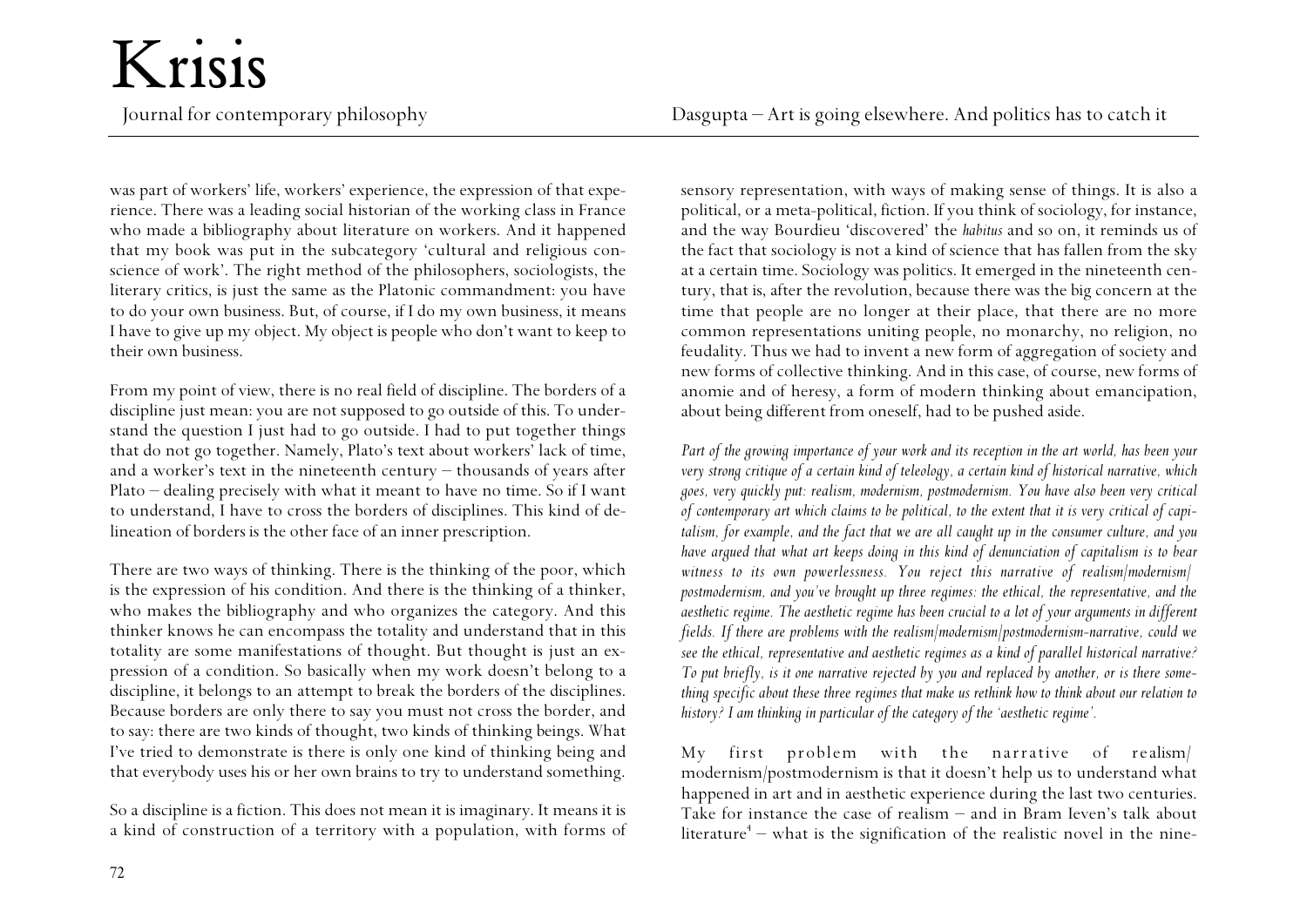teenth century? It is not at all a kind of peak of representation because it would represent everything in all kinds of ways. It was a break with a regime in which only some things could be and had to be represented in a certain way. So what realism means is not a kind of fanatical imitation of reality. What the realistic novel means, on the contrary, is the disruption of the dominant way in which reality was represented. If we think that for realism that every subject is good, this means ultimately that there are no subjects – very well sensed by Flaubert – that all subjects are equivalent and that ultimately there are no subjects at all. This counts for the realistic novelists, as well as for abstract art. There is no subject matter at all. So this opposition between realism, modernism and postmodernism is all a fake imagination. We really have to get rid of it. Take, for instance, the idea of modernism as the autonomy of the arts. Historically modernism was about the contrary: it was the idea that art had to be committed to modern life, the idea that art had to create forms of life – no more paintings and symphonies and so on.

It's not that I want to replace concepts with better concepts. What is bad about those categories for me is that they rely on an idea of historical necessity. In the case of the three regimes I try to define three forms of function. But this does not mean: three historical ages. The aesthetic regime is the regime in which all forms can coexist. At the same time, the aesthetic regime is defined by a specific form of aesthetic experience. But basically, this regime is of coexistence. Let us look at the notion of the classics. This notion is a modern invention; an invention of the aesthetic regime. Before, we had the distinction between the ancients and the moderns. The very idea of 'the classics' is to re-qualify and to re-inscribe ancient literature in the present. In the seventeenth or eighteenth century nobody ever played Sophocles, or Aeschylus. They were praised, but not played. And now they are played.

The point is that the aesthetic regime allows old forms to coexist with new forms. It is fascinating if you think of cinema. What cinema did in the

1920's and 1930's, and specifically in Hollywood, was to reinvent definitions of genres, and old separations disappeared. For instance, look at the directions of the great Hollywood producers: the idea that a plot must be like *this.* The idea of action and plot was the same as the idea in the eighteenth century about theatre. This also means that the aesthetic regime is a regime of ambivalence. Aesthetic experience is experience of the ambivalent. The aesthetic experience is set up as a kind of disruption. In Kant and Schiller, for instance, there is a kind of experience that is distinguished from the ordinary connections of experience. At the same time, we know, as it is disconnected from the hierarchical organization of the sensible, it became the basis of a new idea of revolution and a new idea of community where people are equal as sensible creatures and not only as citizens. So the aesthetic regime gave a new form to ethical thinking. It is clear that revolutionary art is a kind of wavering between the idea of aesthetic experience and of art that is supposed to create new forms of life and to suppress itself. So what I tried to do is to substitute teleological concepts and historical necessity, by categories that help us to understand the entanglement of different logics.

*Let's turn to the question of political or politicized art. Are there any criteria or valid foundations on the basis of which we can judge whether an artwork is political or not? Or what the politics is of a particular artwork? Your response has been: there are no criteria, only choices. But in your readings in cinema (in Eisenstein's* The General Line *for example) you talk about the narrative that desires to produce a certain meaning but which always gets interrupted or in some way thwarted by an element in the artwork which is non-signifying, which cannot as quickly be ascribed to a meaning. So there is this kind of play between meaning and materiality in an artwork. Connecting that argument of yours, which you have shown in literature but also in cinema, could you say if that would be, if not a foundation, a way to judge whether the artwork is political or not? Would that be going some way towards it by highlighting this aspect of meaning and its interruption? Does that relate to politics and aesthetics?*

First of all, we cannot enclose the question in the concept of politics of art. What is efficient is not art in and of itself; art is part of a certain distribu-

## Krisis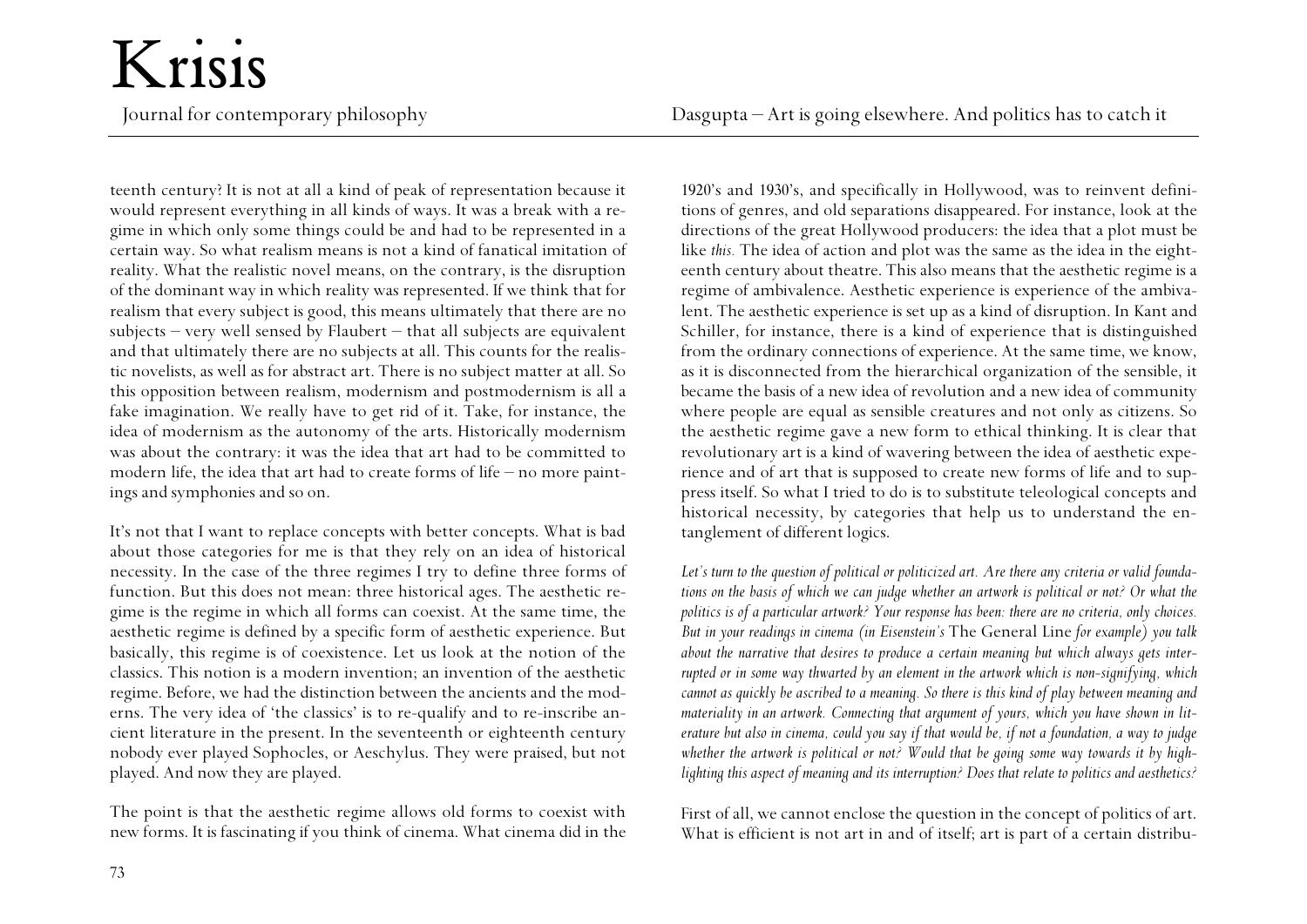tion of the sensible – part of a certain reconfiguration of experience. What was important, in the case of workers' emancipation, was the possibility of leisure and the ability to see paintings, much more than specific words or paintings. People were not emancipated by revolutionary painting. But they could acquire a new kind of body, a new gaze out of this availability of any kind of painting. There is something wrong with the idea that political effects are to be located in the artwork itself or, in particular, in the intention of the artist. What happens in the aesthetic regime of art is that artists create objects that escape their will. Sometimes it denies their will. There are democratic works that are made precisely by artists who were not at all democrats.

Krisis

Secondly, there is a political potential where there is a disruption of a given organization of the relation between the sensible presentation and forms of meanings. We know that this idea was implemented by political artists – like Eistenstein. Eisenstein was playing a double play: on the one side, Eisenstein was playing on the rigours of editing and cutting, the organization of the shots as a production of a meaning. And at the same time, he plays on something quite different. There is a kind of lyricism in the sequences of *The General Line* that is obviously borrowed from the tradition of Russian painting. Let us look over and over again at the political artist, who plays on the disturbing element; I am thinking of estrangement in Brecht, of course. I would say estrangement is also a kind of double play, because there is this kind of straight line, you actually *choose* something that is strange; but as you choose it, it is *disturbing* in the very scenery of the sensible.

This disturbing element must lead to the awareness that there is something wrong with the social order. But obviously there is no reason to believe that civil disturbance, as an effect, will lead to an awareness of the political situation of the world and to mobilization. On the one hand, Brecht's view of estrangement relies on the Marxist theory of alienation; on the other hand it relies on the surrealist and Dadaist practice of disturbing elements. But in this case the disturbing element leads to no specific form of awareness or mobilization. This politics of the uncanny elements is always ambivalent because of the meaning and the withdrawal of meaning. When you look at this play, you can define a politics of aesthetics – using some forms of disturbance or the uncanny. But what's important: you cannot define the effects of it. The politics of literature, or the politics of art, is not oriented at the constitution of political subjects. It is much more oriented at the reframing of the field of subjectivity as an impersonal field. In a certain way, the political interpretation of the uncanny in terms of effects is always a kind of negotiation. Art is going elsewhere. And politics has to catch it. The problem is not what artists have to do to become political; the question has to be reversed: what do political subjects have to do with art?

*You've talked about the constitution of the subjects as an impersonal field. In your books you have made very clear that one cannot ascribe a certain set of qualities to a certain group of people, which is exactly the 'police regime'. There is no prescribed subject of the revolution as in the old days we used to talk about the working class, et cetera. In a sense, then, your theory about the subject, who would be related to the practice of dissensus, is always in formation and hybrid. The hybridity of the subject becomes very clear in* The Nights of Labor*. 5 These workers are workers, but the problem is they are something else. So you have developed a theory of the subject as hybrid, as changing, and in a way as errant – wandering in a place they shouldn't be wandering. How would you relate this theory of the subject to the rise of identity politics, theories of our identity both within and outside the academy? One field is postcolonial studies, where there has been an ongoing critique of the unified subject with a fixed essence. How would the development of your theory of the subject throughout your work relate to some of these ways of thinking?*

As you probably know, I am French [laughter]. In France there is no identity politics, there are no postcolonial studies. This means I never had to address those kinds of issues that are crucial in other countries. They are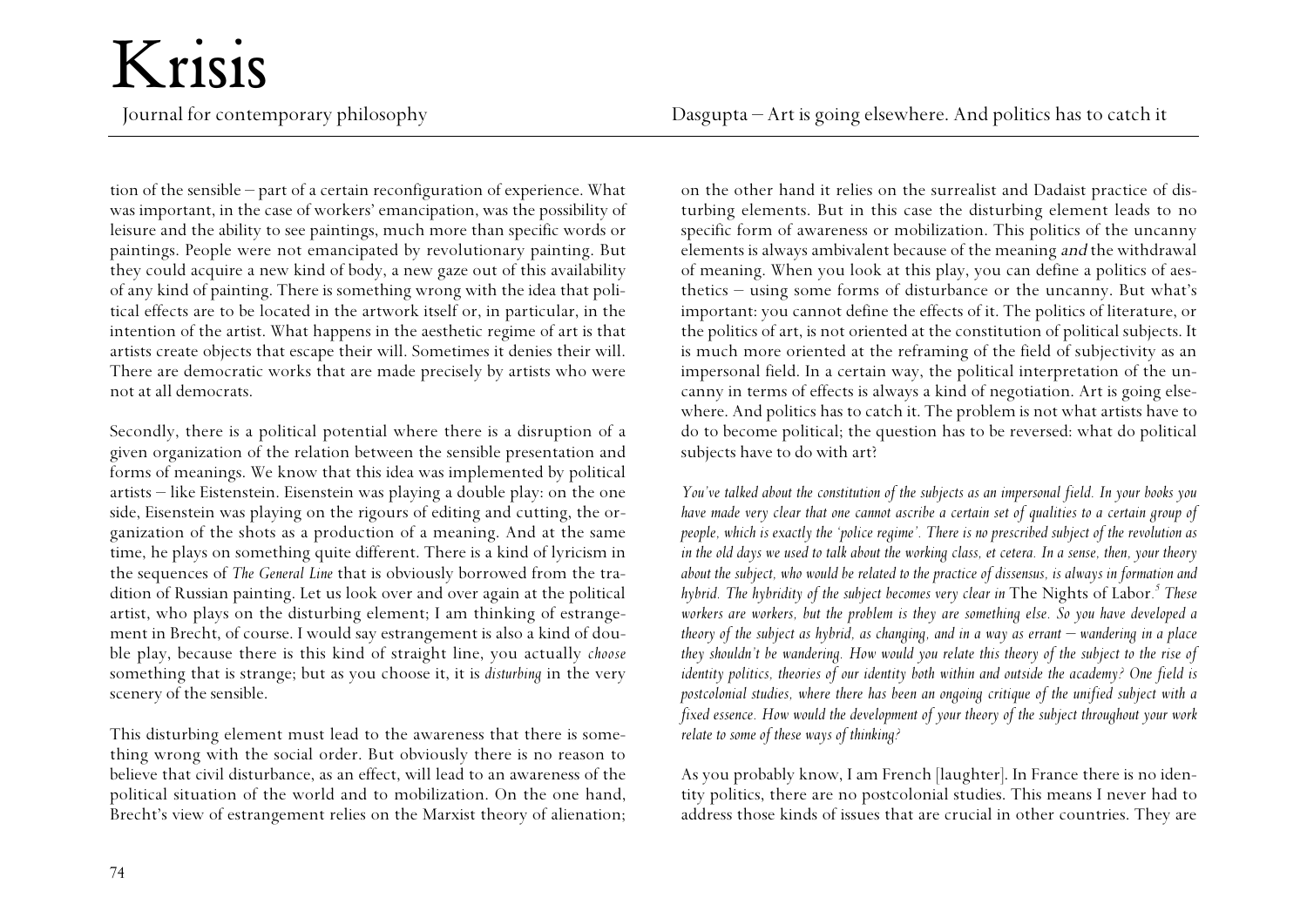Krisis

systematically ignored in France. So my dealing with the question of the subject never was an attempt to address issues of identity politics or hybrid, postcolonial identities and so on. Basically I have no interest in creating a theory of the subject. When I was young, in the time of Althusserianism, there were these strong statements about the subject who is ensnared or entrapped in the symbolic order and we would know what happens when the subject wants to get out of the trap. My interest was to define subjects in terms of capacity and not in terms of incapacity. Also I did not want to define natures of subjects, but processes of subjectivization. This was thirty years ago; I wanted to get out of a certain description of social identities like, for instance, the idea of popular culture, workers' thinking, and so on. What I've tried to define is the way in which every form of subjectivization is a form of dis-identification. Certainly there you can see some relations between my dealing with identity and subjectivity, and the problems in postcolonial studies. I've only taken a different perspective.

But I don't like so much this notion of hybridity, because it seems to refer much more to the constitution of a subject rather than to processes of subjectivization.

*You have been extremely critical in many of your books about the turn towards a kind of politics which gets reduced to the state, and in particular, about the ways in which experts, <sup>p</sup>hilosophers, sociologists, other intellectuals and administrators withdraw into something like a state apparatus which then claims to function as a democracy. Here in the Netherlands, we have a certain history of the* partage du sensible *as well, which is the 'zuilensysteem' or so-called pillar system. All kinds of groups had gotten their own institutional spaces and society was neatly divided between all of these communities. Around the late 1990's that started falling apart when certain discussions came up around the immigrant – in particular the "not well-educated, preferably Muslim" immigrant. There was an attack on the way Dutch society was structured; an attack on the so-called elites in The Hague. There was almost a kind of attempt of repartition of what society would mean here. The pillar system is* *bad, elites are wrong; and there should be a politics in the name of the people. There is this vague, amorphous thing called 'people' without any fixed subject. Could this development in the Netherlands be seen as an example of dissensus? And does dissensus have any political leanings? Can you think of a* partage du sensible *which is right wing, or not emancipatory?*

I am not arguing for people or against the elites. I argue about two forms of structuration of the community. The logic of police versus the logic of politics does not mean the elites are the bad ones and the people are good. What I try to distinguish are not two categories of populations, but two logics of functioning. The logic of *police* is the logic of separate competence; that there is a specific competence for governing people. The logic of *politics* is the logic of equal competence of anybody. It rarely happens that the people agree with this idea because they think that there are parts of the population that obviously are not competent and should be put aside. We are in a situation where there is this kind of oligarchic attempt to erase the political stage. When this stage tends to disappear you can see new forms of strange organization, or restructuration, of the community and of the relation between the same and the other, and so on. This happened in France with Le Pen. What was the basis of the success of Le Pen? Precisely this void of the political stage: the possibility to present a kind of caricature or perversion of politics in the name of the people. But the question is: in the name of *what* people?

Sudeep Dasgupta is Associate Professor in the Department of Media and Culture at the University of Amsterdam. He is editor of *Constellations of the Transnational: Modernity, Culture, Critique* (Amsterdam / New York: Rodopi, 2007).

Transcription by Dirk Haen